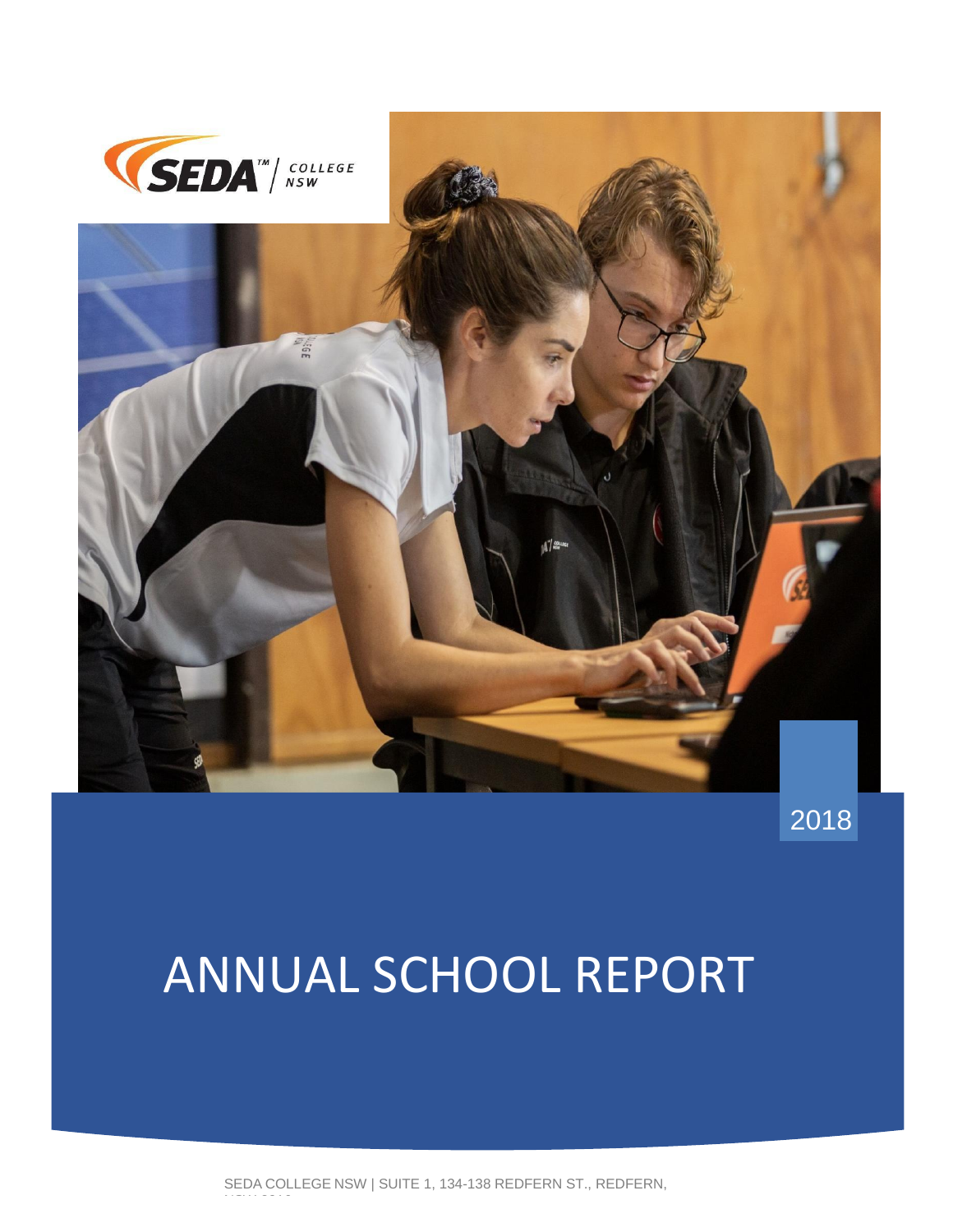

# **Contents**

| <b>Statement from the Principal</b>                                     | 2  |
|-------------------------------------------------------------------------|----|
| <b>SEDA College NSW Context</b>                                         | 3  |
| Student outcomes in standardised national literacy and numeracy testing | 3  |
| <b>Senior Secondary Outcomes</b>                                        |    |
| <b>Higher School Certificate Band Results</b>                           |    |
| Initiatives promoting respect and responsibility                        |    |
| <b>Teacher Qualifications and Professional Learning</b>                 |    |
| <b>Qualifications</b>                                                   |    |
| <b>Professional learning</b>                                            |    |
| <b>Teacher Accreditation</b>                                            |    |
| <b>Workforce Composition</b>                                            | 5  |
| <b>Student attendance and retention</b>                                 |    |
| Student completion of courses and post school destinations              |    |
| <b>Enrolment policy</b>                                                 | 9  |
| <b>Other Policies</b>                                                   | 10 |
| Teacher, parent, and student satisfaction                               | 13 |
| <b>TEACHERS</b>                                                         | 13 |
| <b>PARENTS</b>                                                          | 14 |
| Summary of parent/carer questions specific to Year 11 students:         | 15 |
| <b>STUDENTS</b>                                                         | 17 |
| <b>Summary financial information</b>                                    | 18 |
| School determined priority areas for improvement                        | 19 |
|                                                                         |    |
|                                                                         |    |
|                                                                         |    |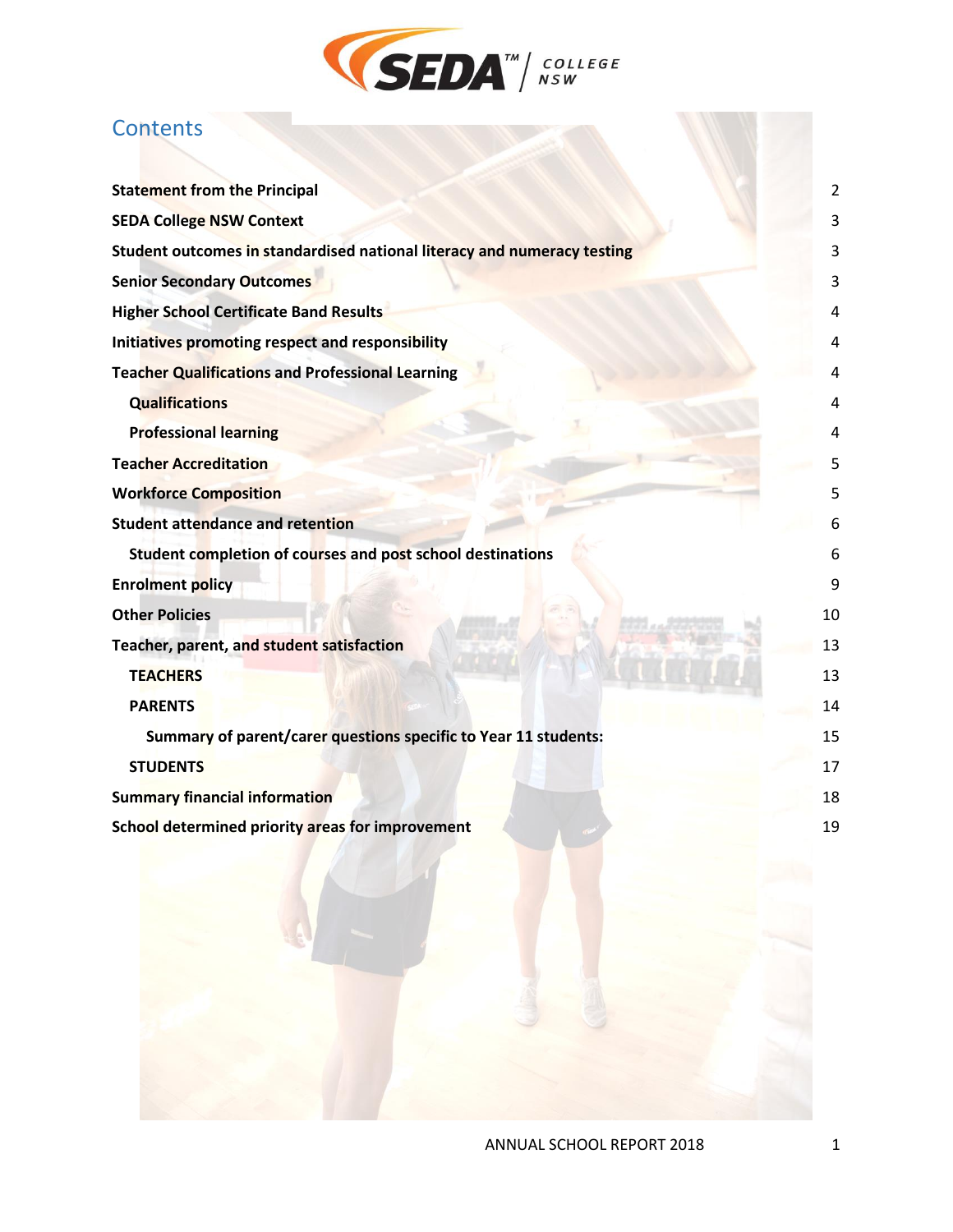

### <span id="page-2-0"></span>**Statement from the Principal**

This report is intended to provide an overview of the operations and achievements of the College in its third year of operation with enrolled students, 2018.

The SEDA College NSW vision is that each young person benefits from being exposed to a range of learning opportunities which allow them to develop a strong sense of themselves as learners, community participants, family members and designers of their own careers.

All students at SEDA have an interest in and are motivated by sport, and most play sport weekly outside of school. A few students are competing at elite level, but high-level sporting ability is not a pre-requisite to attend the College.

The College's intention is to ensure that each young person educated through SEDA College NSW develops as a confident learner, cares for and about others and is optimistic about their future. We aim for students to graduate from SEDA College NSW with an HSC qualification, a clear idea of what they want to achieve, and the skills and attributes they will need to be successful in their life and future endeavours.

Our College strives to build our students' capacities within a system of core values:

**Professionalism**: representing SEDA College NSW and their industry partner with pride, and demonstrating consistent and solid achievement.

**Innovation and Leadership**: taking the opportunities presented and working both independently and with their teacher to create their own, especially in volunteering and on work placement.

**Integrity**: working to improve their skills and understanding in all areas of the program. Showing honesty, reliability and a willingness to apply effort.

**Collaboration**: using energy, enthusiasm and interpersonal skills to build positive relationships and assist others to achieve.

**Courage:** striving for and achieving significant personal growth in one or more areas of the program, especially when faced with challenges.

The College Council, the governing body for the school, met six times in 2018. The Council encompasses a broad range of expertise including accounting, legal, governance, education, and sport. Information about the Council can be viewed at: https://www.sedacollege.nsw.edu.au/about-seda/collegeleadership/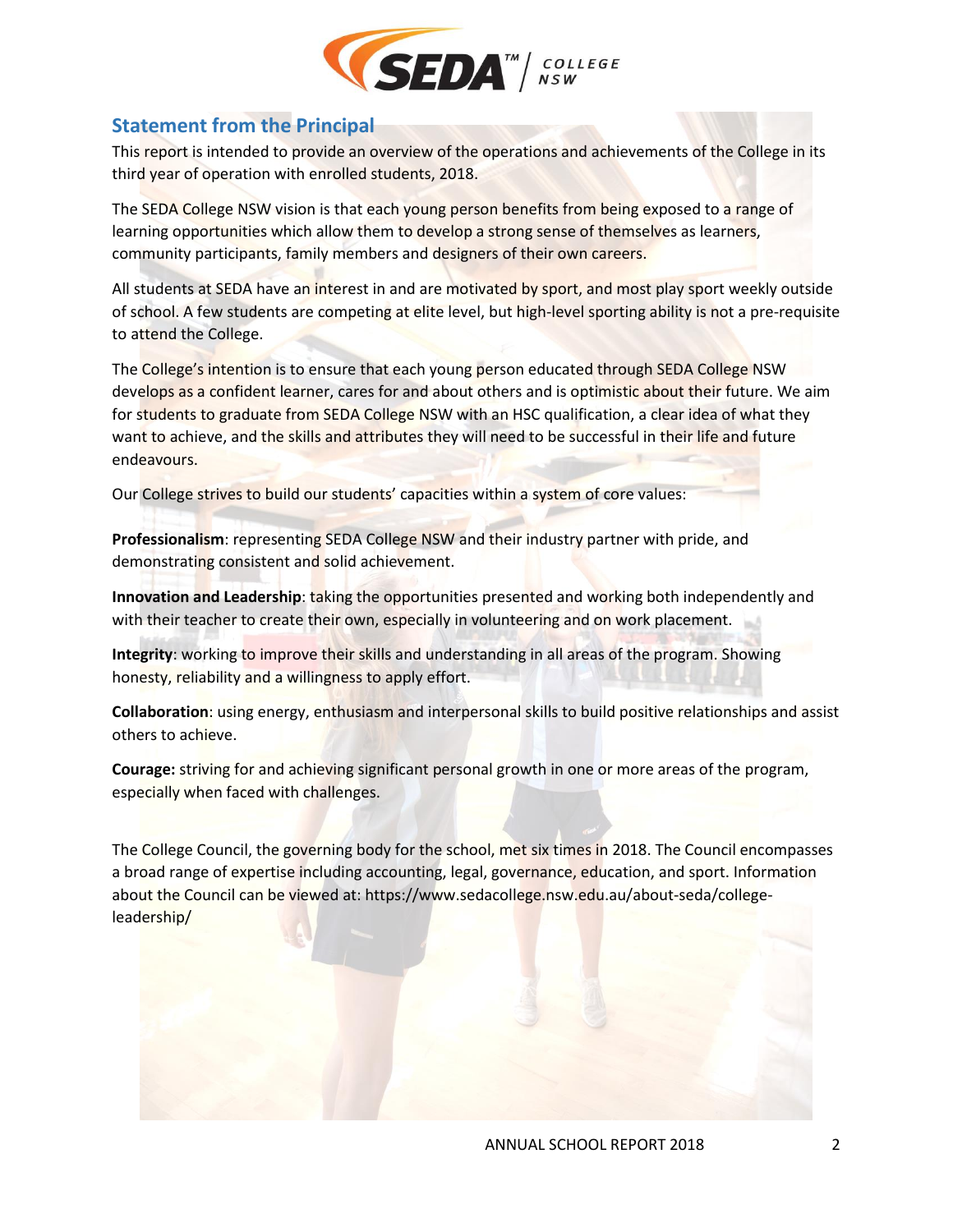

## <span id="page-3-0"></span>**SEDA College NSW Context**

SEDA College NSW is an independent, co-educational Year 11 to Year 12 school, established in 2015, which provides HSC programs in a hands-on, industry-based environment.

In 2018 we partnered with Cricket Australia, Cricket NSW, South Sydney Rabbitohs and Souths Cares, Sydney FC, Western Sydney Wanderers FC, Netball NSW, Sydney Swans, AFLNSW, Sydney Kings and Basketball NSW to provide a unique hands-on learning program in which students can complete their HSC while becoming ready to confidently face their future after year 12.

The College's aim is to develop an engaging and caring learning environment which fosters the growth of each young person, and provides pathways to lifelong learning. At SEDA College NSW, students benefit from being exposed to high standards and a range of learning opportunities, both inside and out of the classroom, allowing them to reach their personal and career goals.

In 2016, the first year of enrolment, 26 Year 11 students were enrolled. In 2017 the school grew to 73 students with a new intake of Year 11 students. In 2018 we achieved an enrolment of 134 students across our two campuses.

Many students commence year 11 at SEDA College NSW having disengaged with education in their previous school, for a variety of reasons, including their focus on elite sport, difficulty in managing sport commitments alongside a traditional schooling model, and a desire for a different education environment that allows them to develop their strengths, transferable skills, and networks. The school enrols students with a wide range of abilities and strengths and we are proud of the community, life and academic outcomes our students achieve.

#### <span id="page-3-1"></span>**Student outcomes in standardised national literacy and numeracy testing**

SEDA College NSW does not participate in NAPLAN as we are a senior secondary school. In future years we will assess all students' literacy and numeracy levels on entry to SEDA College NSW and where needed will support them to achieve the minimum numeracy and literacy standard required to be awarded the HSC.

#### <span id="page-3-2"></span>**Senior Secondary Outcomes**

In 2018, 100% of Year 11 and Year 12 students participated in vocational (VET) or trade training as part of their HSC.

| Qualification                       | Number completed | Percentage of cohort completed |
|-------------------------------------|------------------|--------------------------------|
| <b>Cert II Sport and Recreation</b> | 131              | 98% (year 11 and 12)           |
| Cert III Sport and Recreation       | 50               | $96\%$ (year 12)               |
| <b>Cert II Business Services</b>    | 52               | 100% (year 12)                 |

| Qualification          | Number completed | Percentage of cohort completed |
|------------------------|------------------|--------------------------------|
| <b>Preliminary HSC</b> | 82               | 100%                           |
| <b>HSC</b>             | 52               | 100%                           |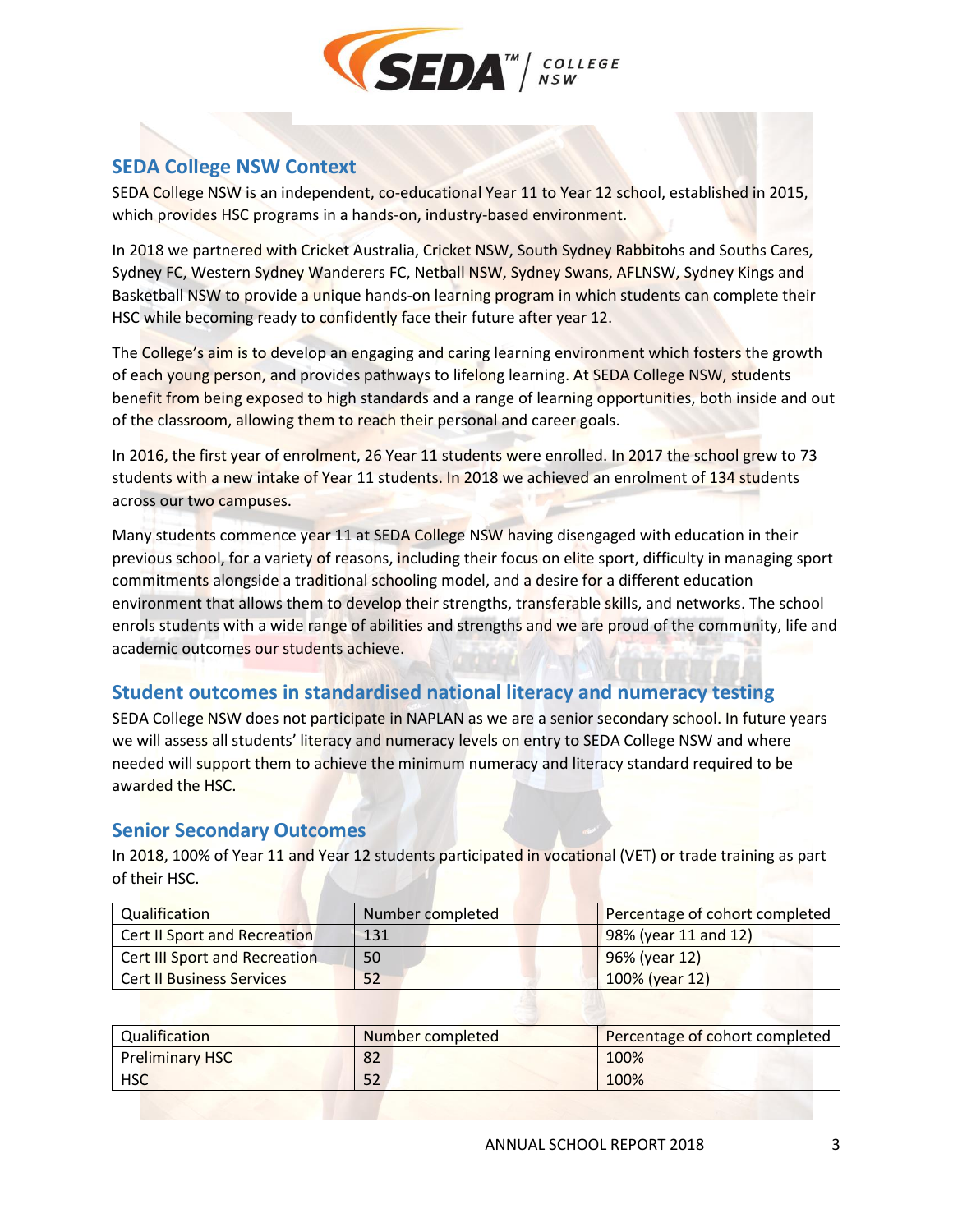

| <b>INSIEL SCHOOL CERTIFICATE DATIO RESULTS</b> |      |          |                            |              |                            |                     |
|------------------------------------------------|------|----------|----------------------------|--------------|----------------------------|---------------------|
| Subject                                        | Year | No. of   | Bands 3-6                  |              | Bands 1-2                  |                     |
|                                                |      | students |                            |              |                            |                     |
| <b>PDHPE</b>                                   | 2018 | 51       | School: 51%                | State: 86.4% | School: 49%                | State: 13.6%        |
|                                                | 2017 | 25       | School: 32% State: 81.3%   |              | School: 68%                | <b>State: 18.7%</b> |
| <b>Business Services</b>                       | 2018 | 30       | School: 76.7% State: 89.2% |              | School: 23.3% State: 10.8% |                     |
|                                                | 2017 | 12       | School: 100% State: 90.1%  |              | School: 0%                 | State: 9.9%         |

#### <span id="page-4-0"></span>**Higher School Certificate Band Results**

# <span id="page-4-1"></span>**Initiatives promoting respect and responsibility**

The College wants all students to recognise that they are valued and integral parts of the school community, with parents and staff providing the care and support that engender self-esteem, mutual respect, leadership and responsibility. There are many opportunities for all students at the College to develop their abilities and to learn through experiences.

The College provides the students with opportunities to develop skills for life as an integral part of the teaching program including responsibility, resilience, professionalism and effective communication.

The College also specifically promotes understanding of Australia's first people through its teaching in stage 6 PDHPE, participation in events such as NAIDOC week, being an AIME school, and attendance at local AECG meetings.

The school actively encourages awareness of emotional and mental health needs of its diverse community through association with Headspace and ReachOut, the maintenance of an extensive support reference section of the College intranet, active support of students and families with extra needs, and membership of the City of Sydney Youth Interagency Group. The College provides sessions with motivational speakers, especially from sporting associations, and presentations from Mental Health Advocacy and Support services. We have a very active pastoral care model which allows for high level support of all students and attention to the specific learning and emotional needs of each student.

# <span id="page-4-2"></span>**Teacher Qualifications and Professional Learning**

<span id="page-4-3"></span>

| <b>Qualifications</b>                                                       |                        |
|-----------------------------------------------------------------------------|------------------------|
| <b>Classification</b>                                                       | <b>Number of staff</b> |
| Teachers having teacher education qualifications from a higher education    | 10                     |
| institution within Australia or as recognised within the National Office of |                        |
| Overseas Skills Recognition (AEI-NOOSR) guidelines                          |                        |
| Teachers having a bachelor degree from a higher education institution       | Ü                      |
| within Australia or one recognised within the AEI-NOOSR guidelines but      |                        |
| lack formal teacher education qualifications                                |                        |

#### <span id="page-4-4"></span>**Professional learning**

The School Council participated in Governance courses developed by the Association of Independent School, NSW. All teaching staff participated in one week of professional learning prior to the start of term 1 about mandatory reporting, emergency procedures, and vocational education curriculum, and one further week of school mandated professional development at the start of term 4.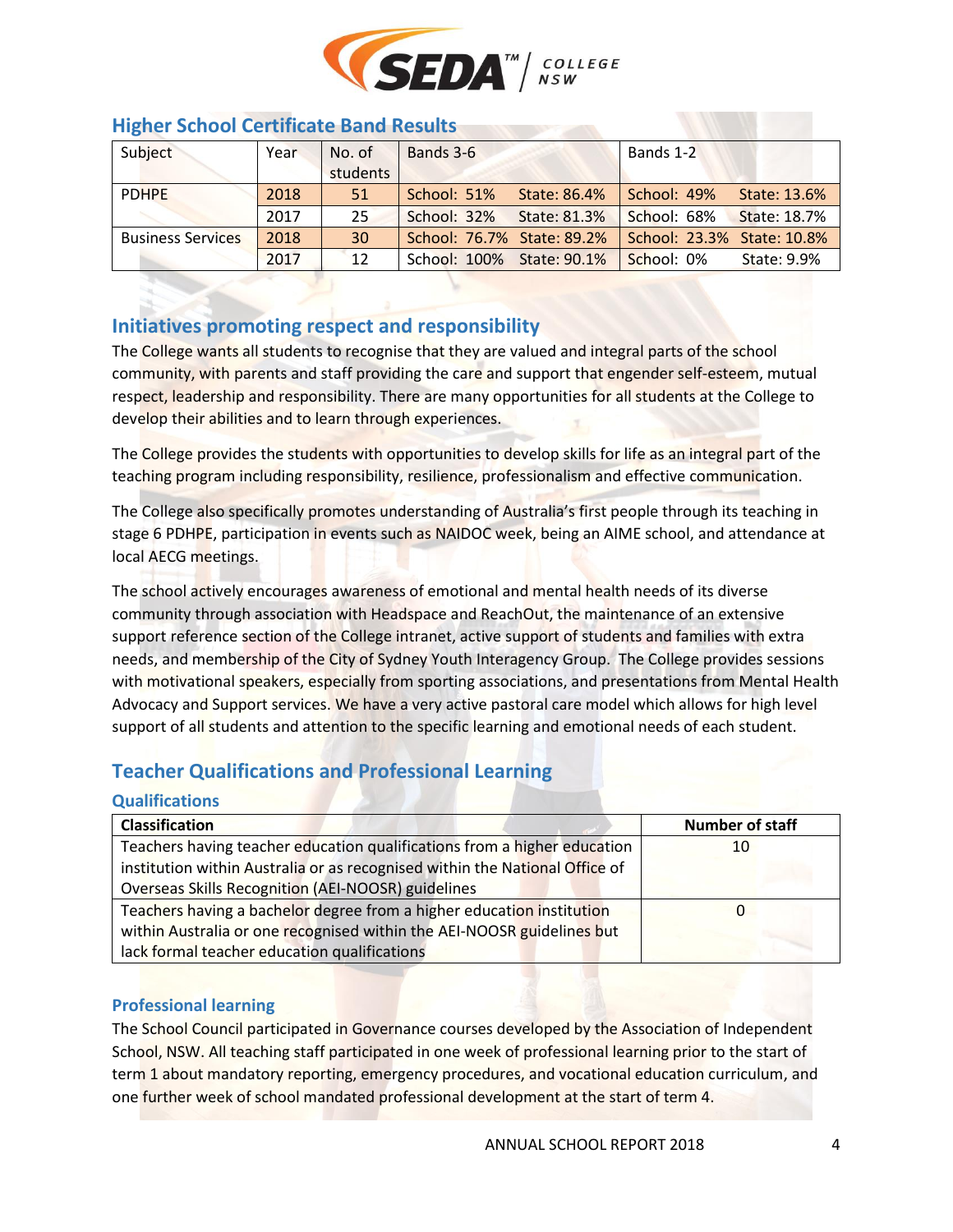

In addition, the following professional learning activities were undertaken by staff throughout 2018:

| <b>Description</b>                             | <b>Number of Staff</b> |
|------------------------------------------------|------------------------|
| <b>Reconciliation Action Plan</b>              | 12                     |
| First Aid and Advanced First Aid including CPR | 11                     |
| <b>Google Docs Training</b>                    | 9                      |
| <b>Flipped Learning</b>                        | 9                      |
| Vocational Education network days and meetings | 7                      |
| <b>VET Industry Currency</b>                   | 7                      |
| <b>Sport Specific Qualifications</b>           | 7                      |
| <b>Tough Conversations for Frontline Staff</b> | 5                      |
| <b>Business Services (VET) accreditation</b>   | 3                      |
| Sport and Recreation (VET) accreditation       | 3                      |
| <b>ACHPER Stage 6 Conference</b>               | $\overline{2}$         |
| Edu Tech                                       | $\overline{2}$         |
| <b>NAPLAN Persuasive Writing Marking</b>       |                        |
| Google Summit                                  | 1                      |
| <b>PDHPE Teachers Association conference</b>   | 1                      |
| Aboriginal learning seminar                    | 1                      |
| <b>Evaluating English Programs</b>             | 1                      |
| <b>Proficient Teacher Accreditation</b>        | 1                      |
| <b>Fire Warden Training</b>                    | $\overline{1}$         |
| <b>Effective Parenting of Adolescents</b>      | 1                      |

# <span id="page-5-0"></span>**Teacher Accreditation**

| Level of Accreditation                                | <b>Number</b> |
|-------------------------------------------------------|---------------|
| Conditional                                           |               |
| Provisional                                           |               |
| <b>Proficient Teacher</b>                             |               |
| Highly Accomplished Teacher (voluntary accreditation) |               |
| Lead Teacher (voluntary accreditation)                |               |
| <b>TOTAL</b>                                          | 10            |

# <span id="page-5-1"></span>**Workforce Composition**

| <b>School Staff</b>                         | <b>Number</b> |
|---------------------------------------------|---------------|
| Teaching staff                              | 10            |
| Full time equivalent teaching staff         |               |
| Non-teaching staff                          |               |
| Aboriginal and Torres Strait Islander staff |               |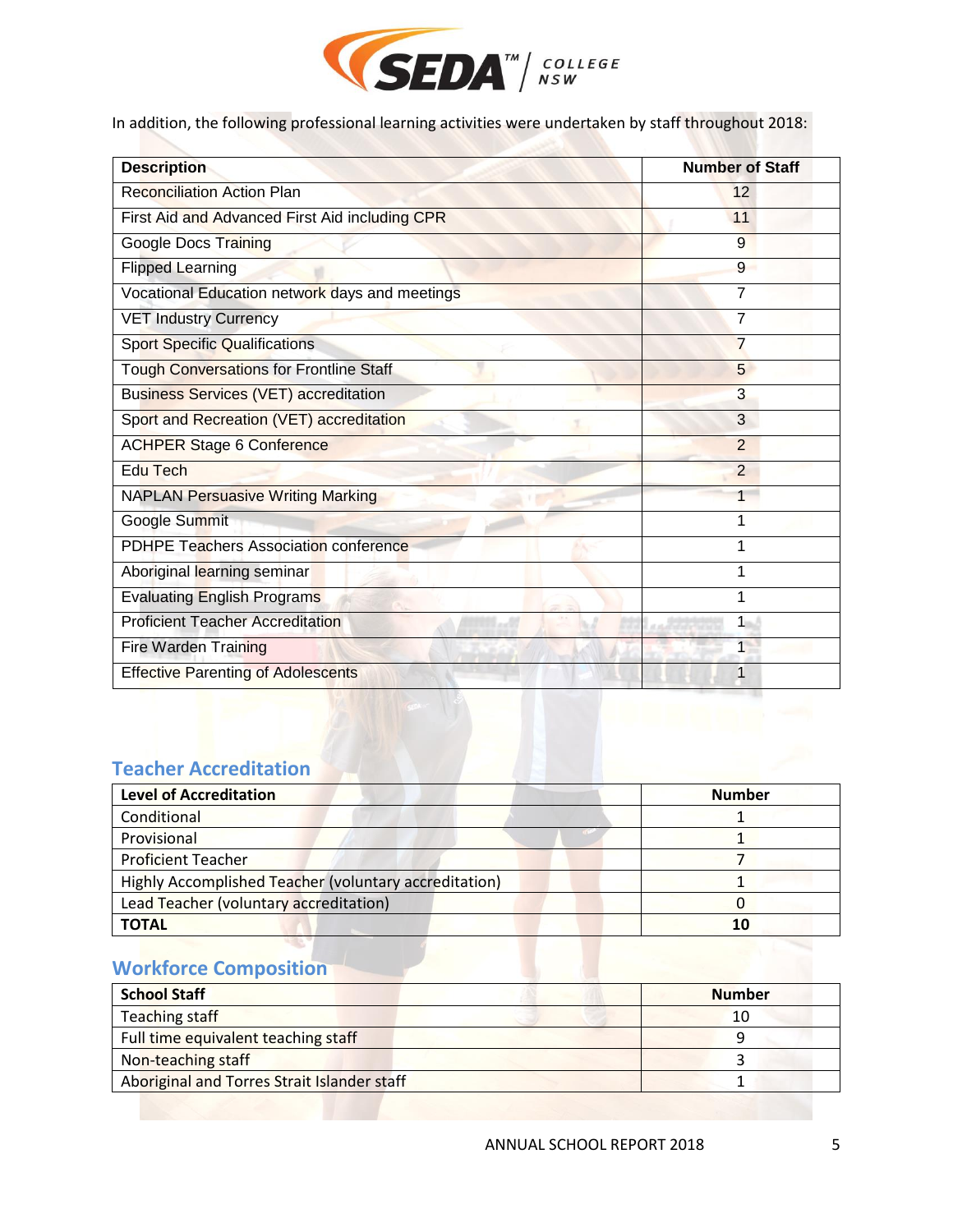

#### <span id="page-6-0"></span>**Student attendance and retention**

Retention rate is the percentage of students who are counted in the census and stay on into year 12 the following year at SEDA College. Students who left SEDA College during the Year 11 school year (including those who left to go to other schools or other study destinations such as TAFE) are counted as **not**  retained. Retention is not stated for year 12 as these students do not continue at the school after graduation.

| 2018 Year Level | <b>Attendance Rate</b> | <b>Retention rate</b> |
|-----------------|------------------------|-----------------------|
| ᆂᆂ              | 80%                    | 93%                   |
| 12<br>∸∸        | 86%                    | <b>NA</b>             |

Attendance at SEDA College NSW is managed in accordance with the Attendance Policy as outlined below:

- a. Students are expected to attend class every day that instruction is given. Students are required to make contact with their teacher on the day that they are reporting that they will be absent from class (parents/carers may make contact on behalf of students where appropriate).
- b. In the case of an unexplained absence, teaching staff will make contact with the student's family for an explanation of the absence.
- c. Students absent for an extended period of time (e.g. illness) will be provided with work. Teaching staff will liaise with their Principal to make arrangements with students and their families. Regular contact will be made with students who are absent for extended periods.
- d. Where student attendance falls below 80%, the parent/carer will be contacted and a meeting will be convened to develop a plan to best support the student in improving their attendance.
- e. In the case that a student ceases to attend class, College staff will contact the student and/or their parent/carer to attempt to convene a meeting. The purpose of the meeting is to have the student recommence class or confirm their new destination. In instances where a meeting cannot be arranged, this process may be facilitated via phone calls, text messages, emails and letters.
- f. Where the destination of a student below 17 years is unknown, a NESA liaison officer will be notified of the student's full name, date of birth, last known address, last date of attendance, parents' names and contact details, an indication of possible destination, other information that may assist officers to locate the student and any known occupational health and safety risks associated with contacting the parents or student.
- g. All data will be managed and retained in line with the information security and records management policy

#### <span id="page-6-1"></span>**Student completion of courses and post school destinations**

100% of enrolled students in the Year 11 cohort at census date completed Year 11 in 2018.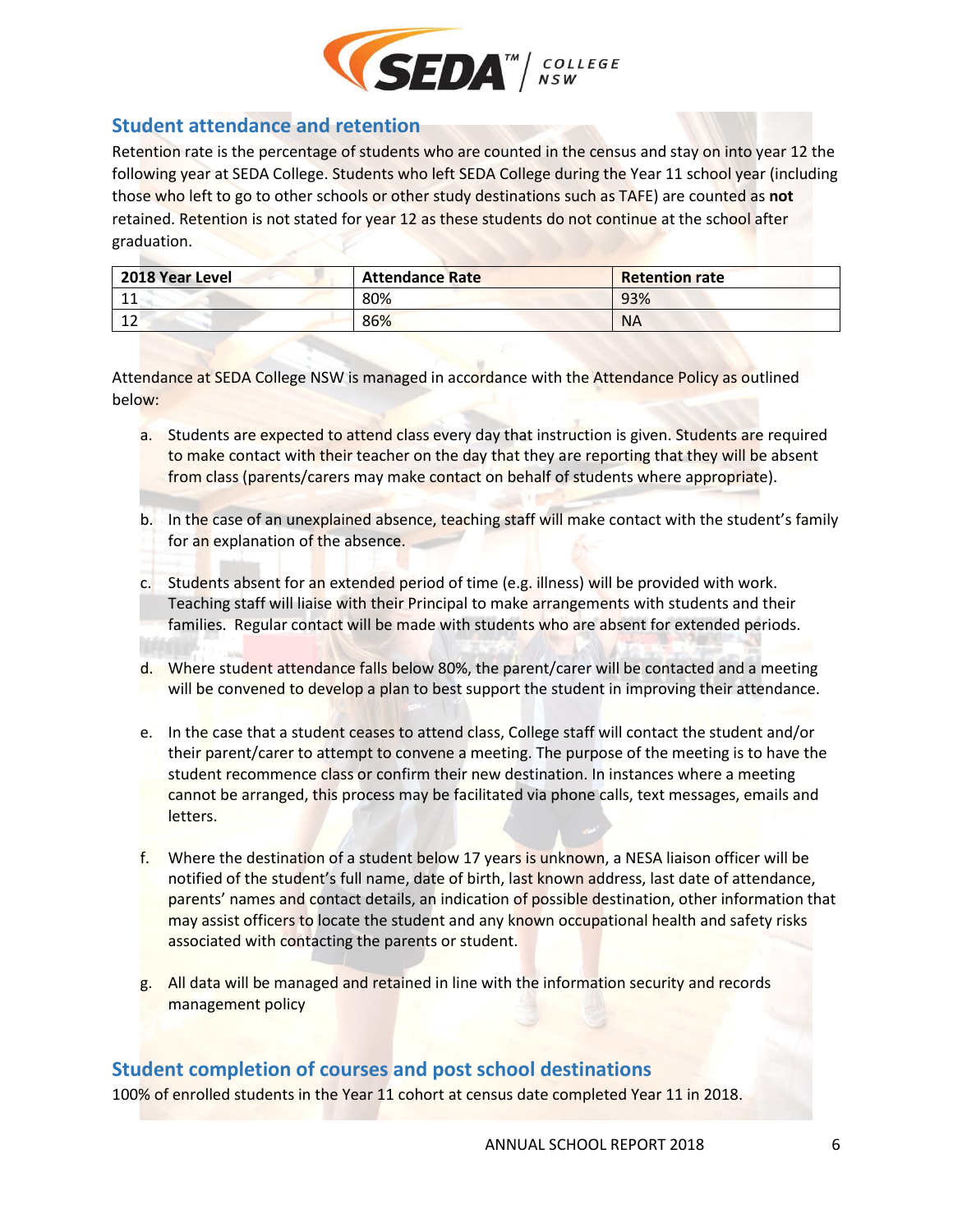

100% of enrolled students in the Year 12 cohort completed Year 12 and gained an HSC in 2018.

Post school destinations.

● Six-month post school destination data for 2018 Year 12 graduates is as follows:

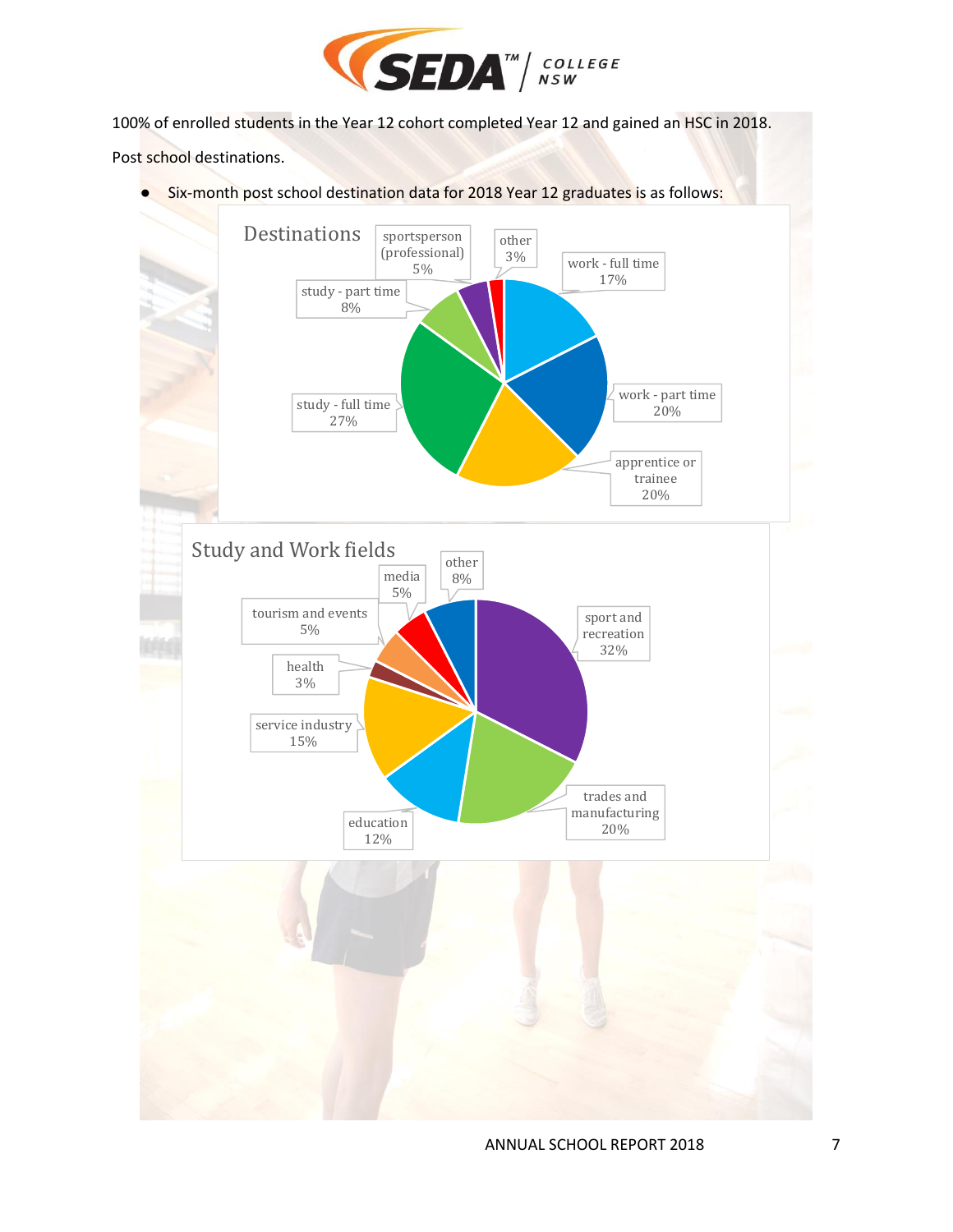

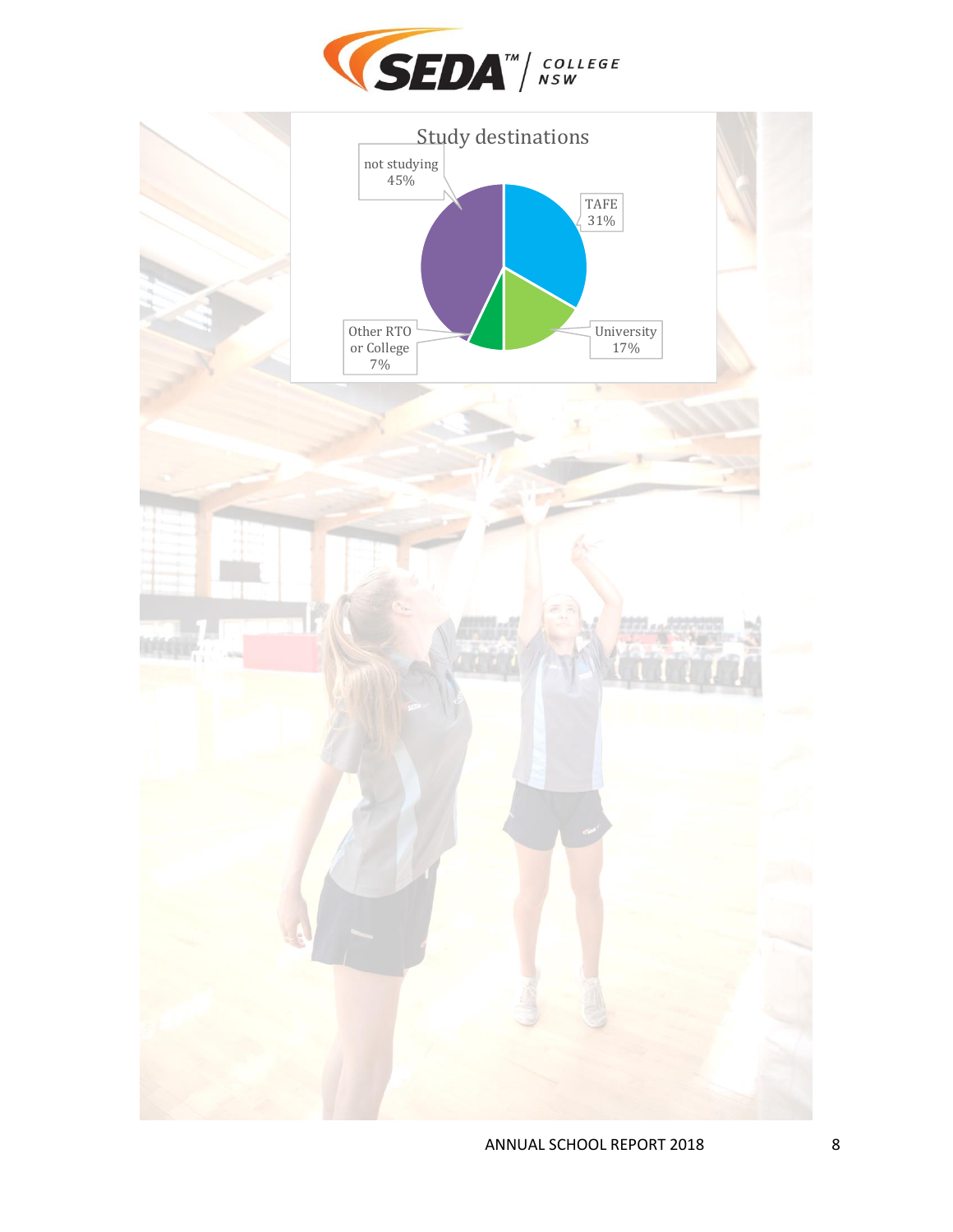

# <span id="page-9-0"></span>**Enrolment policy**

- 1. Applications for enrolment may be made at any time by the parent/carer(s) of students who wish to study at SEDA College NSW. However, applications to enter Year 12 must be received and processed prior to the start of the HSC learning year, except at the sole discretion of the Principal.
- *2.* Students enrolling at school into Year 11 will have completed Year 10 in a NSW registered school or home school, or the equivalent level of study in an Australian school outside of NSW or an overseas school. Students applying for Year 12 entry must have satisfactorily completed a Year 11 Preliminary HSC course at a NSW school or the equivalent course of study in an Australian school outside of NSW or an overseas school.
- 3. SEDA College NSW will base any decision about offering a place to a student on:

#### The student:

- the contribution that the student may make to SEDA College NSW
- the student's reports from previous schools
- **the readiness of the student to participate in the unique learning environment at** SEDA College NSW
- the maturity of the student.
- The student's family:
	- sibling of a current or former student
		- holding attitudes, values and priorities that are compatible with SEDA College NSW's [ethos.](http://docs.aisnsw.edu.au/gep/Attendance/ENROLMENT/Ex-current%20version(s)/Interim%20versions%20%201.0/Working%20Version%201.0%202017/03a%20SAMPLE%20ENROLMENT%20POLICY%2022112016%20Final.docx)

#### SEDA College NSW:

ability to meet the special needs or abilities of the student.

[Other considerations:](http://docs.aisnsw.edu.au/gep/Attendance/ENROLMENT/Ex-current%20version(s)/Interim%20versions%20%201.0/Working%20Version%201.0%202017/03a%20SAMPLE%20ENROLMENT%20POLICY%2022112016%20Final.docx)

- order of receipt- when the application to enrol and enrolment acceptance is received by SEDA College NSW.
- 4. SEDA College NSW will meet with both the student and the parent/carer(s) of the student before offering a place.
- 5. SEDA College NSW has an absolute discretion in determining the weight of each of the factors it takes into account in determining whether to offer a place for the student.
- 6. Continued enrolment at SEDA College NSW is dependent upon the student making satisfactory academic progress, attending consistently, and the student and the parent/carer(s) observing all behavioural codes of conduct and other requirements of SEDA College NSW which are applicable from time to time.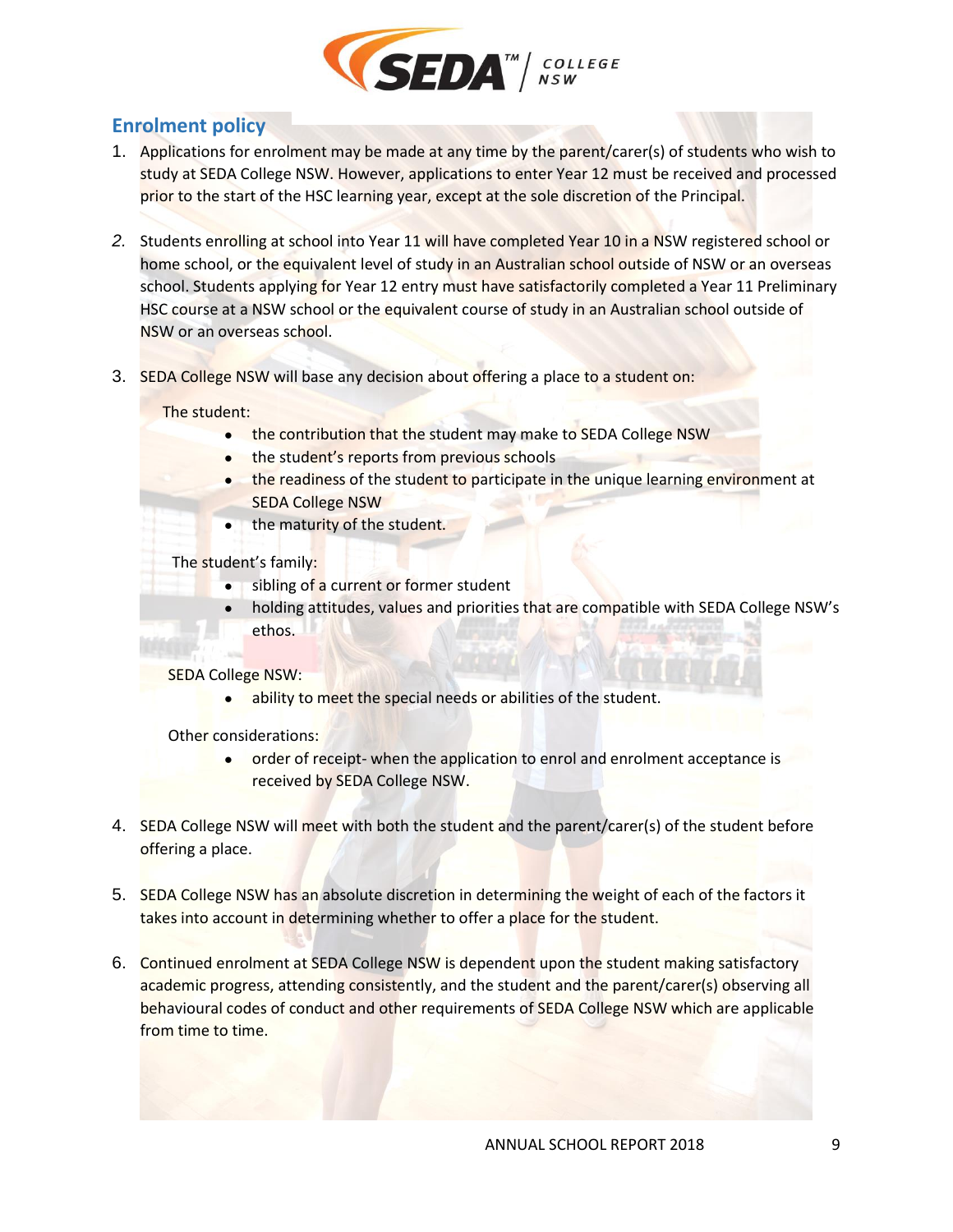

# <span id="page-10-0"></span>**Other Policies**

Our College has many policies that support the welfare and safety of our students. Policies are made available to our community of students, teachers, parents and carers via our school intranet. Several of these are also included in the student handbook, and included as an explicit part of our enrolment and induction processes for families, and during training at the start of each year for staff. All staff must have a current Working with Children Check, and sign a code of conduct and child protection policy statement prior to contact with our students and at the start of each school year.

| Policy                                                                                                                                                                                                                                                                                                                                                                                                                                                                                                                                                                                                                                                                                                                         | Changes in 2018                                                      | Access to full text                                                                                                                                 |
|--------------------------------------------------------------------------------------------------------------------------------------------------------------------------------------------------------------------------------------------------------------------------------------------------------------------------------------------------------------------------------------------------------------------------------------------------------------------------------------------------------------------------------------------------------------------------------------------------------------------------------------------------------------------------------------------------------------------------------|----------------------------------------------------------------------|-----------------------------------------------------------------------------------------------------------------------------------------------------|
| <b>Student wellbeing</b><br>The College will provide a supportive, caring environment<br>which promotes positive student and teacher relationships<br>and fosters a sense of belonging, a positive attitude to<br>learning and the pursuit of excellence in all students.<br>The College will provide a proactive and preventative<br>approach, together with a range of strategies and<br>appropriate levels of support to students, their families and<br>to staff.<br>The College will use appropriate external agencies and<br>departments to support students when and if required.<br>The College will provide staff with appropriate professional<br>development in the area of wellbeing issues affecting<br>students. | Nil                                                                  | The full text of the<br>school's student<br>welfare policy can<br>be accessed on<br>request from the<br>Principal, and from<br>the school intranet. |
| <b>Anti-Discrimination, Harassment and Bullying</b><br>The College has a policy of zero tolerance for any behaviour<br>that is discriminatory, harassing or bullying.<br>All staff and students have a right to a safe and secure<br>environment, which is free from discrimination, harassment<br>or bullying. The College promotes an environment which<br>fosters learning, personal growth and self-esteem.<br>All members of The College community have the right to: be<br>respected by others; learn; participate and teach; and be<br>safe and secure.<br>The College wishes to foster a culture with acceptance and<br>respect for diversity.                                                                         | Nil                                                                  | The full text of the<br>school's anti-<br>bullying policy can<br>be accessed on<br>request from the<br>Principal, and from<br>the school intranet.  |
| <b>Student Discipline</b><br>All students are bound by the Student code of conduct<br>which is signed by students prior to beginning at SEDA<br>College NSW. The College has a policy of fostering<br>responsibility and trust and all students are supported to                                                                                                                                                                                                                                                                                                                                                                                                                                                               | <b>Changes</b><br>reflecting<br>processes for<br>managing<br>student | The full text of the<br>school's anti-<br>bullying policy can<br>be accessed on<br>request from the                                                 |
|                                                                                                                                                                                                                                                                                                                                                                                                                                                                                                                                                                                                                                                                                                                                | behaviour                                                            |                                                                                                                                                     |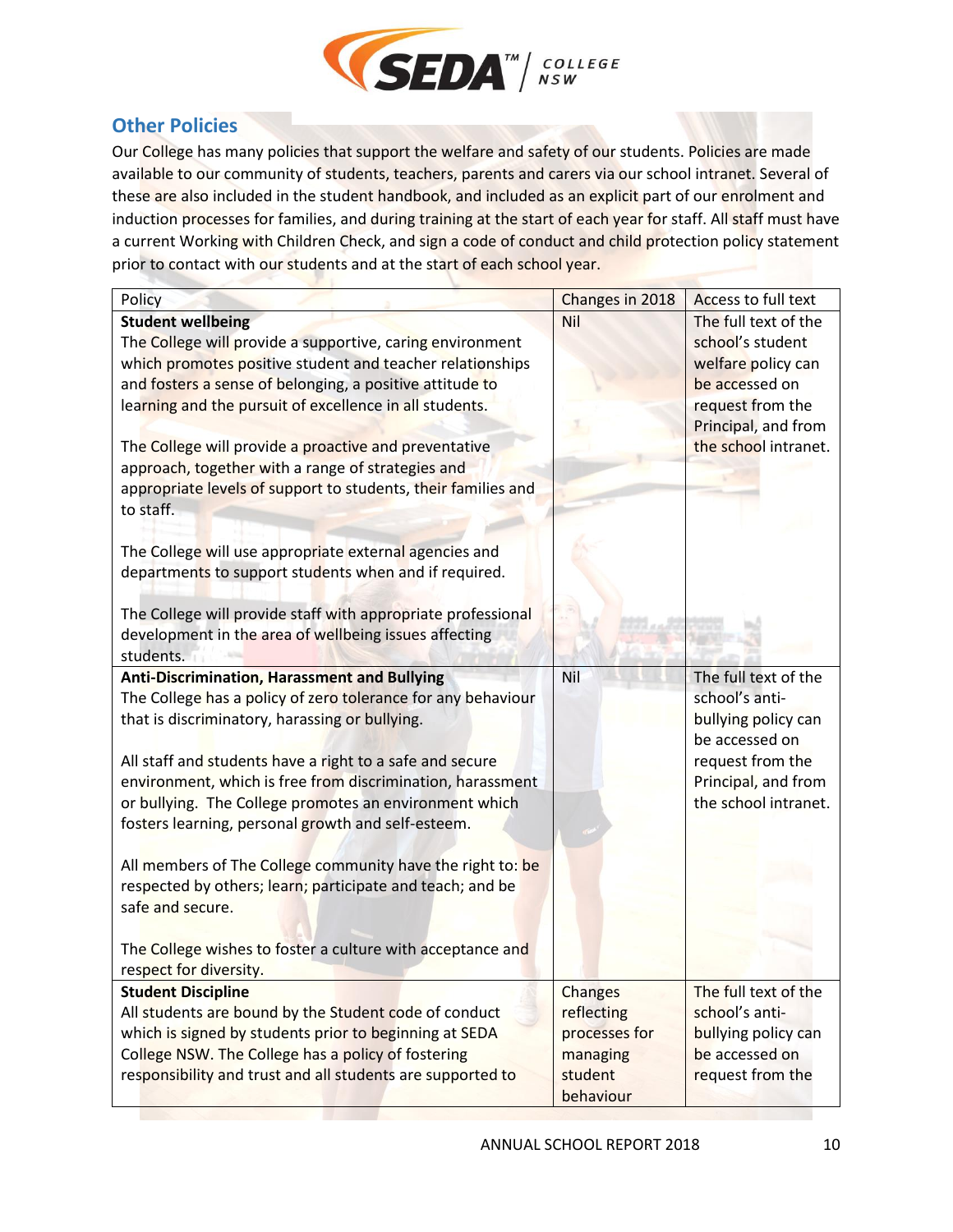

| develop the maturity to be successful within this                                                                | establishing the       | Principal, and from                         |
|------------------------------------------------------------------------------------------------------------------|------------------------|---------------------------------------------|
| environment.                                                                                                     | importance of<br>prior | the school intranet.                        |
| A teacher will implement a strategy or consequence,                                                              | expectations           |                                             |
| specifically chosen to best improve the behaviour of each                                                        | and of                 |                                             |
| student.                                                                                                         | establishing           |                                             |
| Strategies to improve student behaviour may include:                                                             | respectful             |                                             |
| drawing attention to the behaviour referencing the                                                               | relationships          |                                             |
| <b>Student Code of Conduct</b>                                                                                   | over                   |                                             |
| relocating the student in the learning environment<br>$\bullet$                                                  | punishments            |                                             |
| discussion of the behaviour with the student at                                                                  |                        |                                             |
| break time and reminder of the Student Code of                                                                   |                        |                                             |
| Conduct                                                                                                          |                        |                                             |
| temporary suspension by the Program Coordinator<br>from part or all of the program (for less than one            |                        |                                             |
| day)                                                                                                             |                        |                                             |
| Broader support strategies may include:                                                                          |                        |                                             |
| communicating with parents/carers<br>$\bullet$                                                                   |                        |                                             |
| further counselling<br>$\bullet$                                                                                 |                        |                                             |
| tutoring/peer tutoring<br>$\bullet$                                                                              |                        |                                             |
| mentoring<br>$\bullet$                                                                                           |                        |                                             |
| developing individual flexible learning, behaviour or                                                            |                        |                                             |
| attendance plans                                                                                                 |                        |                                             |
| involving community support agencies                                                                             |                        |                                             |
|                                                                                                                  |                        |                                             |
| The College expressly prohibits corporal punishment as a<br>measure for student discipline. The College does not |                        |                                             |
| sanction the administering of corporal punishment by non-                                                        |                        |                                             |
| College persons, including parents, to enforce discipline at                                                     |                        |                                             |
| The College.                                                                                                     |                        |                                             |
| <b>Reporting Complaints and Resolving Grievances</b>                                                             | Nil                    | The full text of the                        |
| A concern can be raised in person with a staff member.                                                           |                        | school's anti-                              |
| A complaint can be made in person or in writing to the                                                           |                        | bullying policy can                         |
| student's:                                                                                                       |                        | be accessed on                              |
| Teacher about issues occurring in their class or                                                                 |                        | request from the                            |
| group.                                                                                                           |                        | Principal, and from<br>the school intranet. |
| Program Coordinator if the issue is across classes or                                                            |                        |                                             |
| groups or relates to the Teacher.                                                                                |                        |                                             |
| Principal about any other issue.                                                                                 |                        |                                             |
| Where the complaint is about the Principal, the                                                                  |                        |                                             |
| complaint will need to be made to the College                                                                    |                        |                                             |
| <b>Council Chair.</b>                                                                                            |                        |                                             |
|                                                                                                                  |                        |                                             |
|                                                                                                                  |                        |                                             |
|                                                                                                                  |                        |                                             |
|                                                                                                                  |                        |                                             |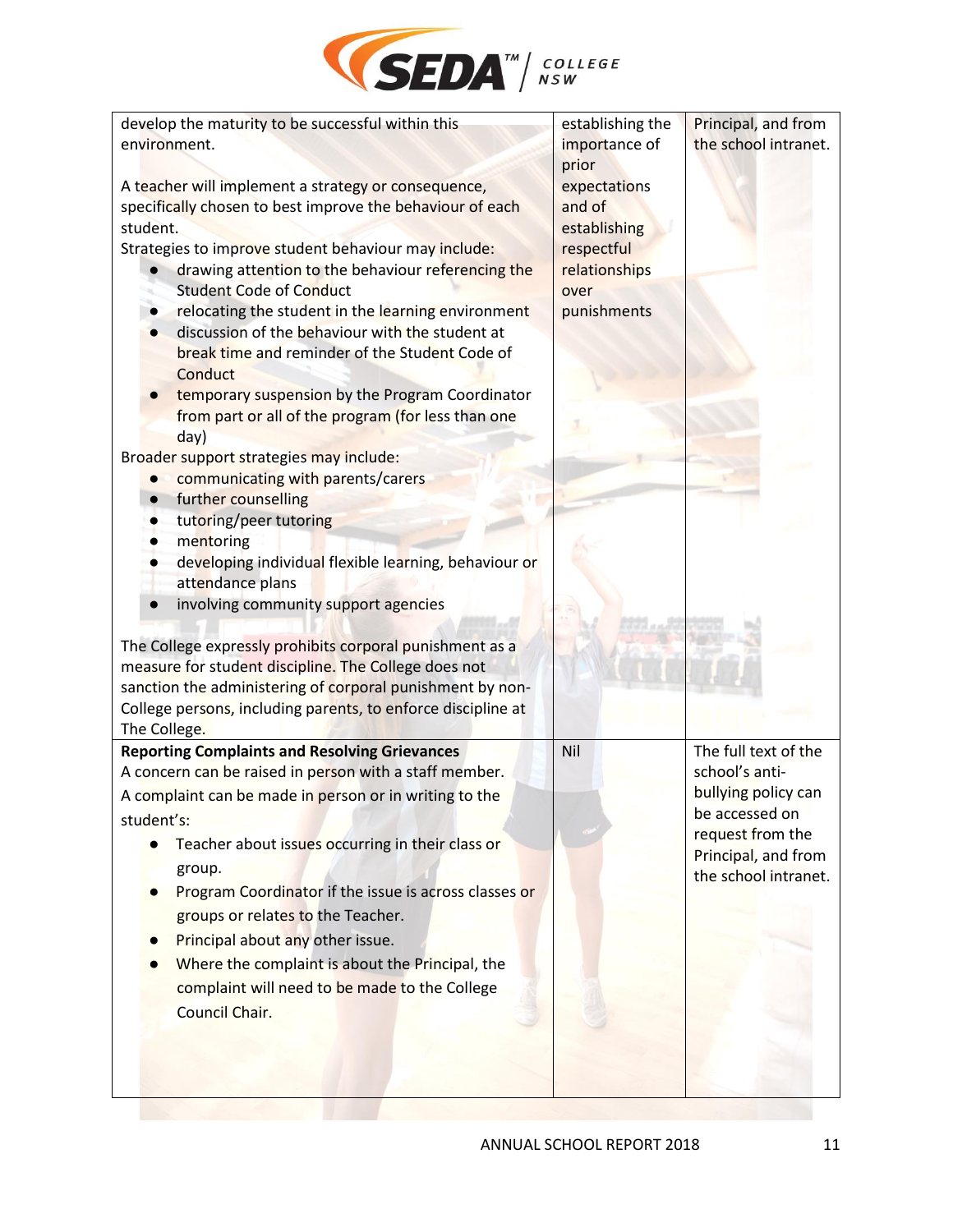

The College expects a person raising a complaint to:

- Do so as soon as possible after the issue occurs and to provide complete and factual information about the complaint.
- Maintain and respect the privacy and confidentiality of all parties and acknowledge that a common goal is to achieve an outcome acceptable to all parties.
- Act in good faith, and in a calm and courteous manner.
- Show respect and understanding of each other's point of view and value difference, rather than judge and blame.
- Recognise that all parties have rights and responsibilities which must be balanced.

All complaints will be recorded and acted upon promptly in an effort to resolve complaints.

A remedy or action may include one or more of the

following:

- An explanation or further information about the issue.
- Acknowledgement of each other's perspective and an agreement on ways to manage differences.
- **Agreement on what constitutes acceptable** behaviour.
- An undertaking that unacceptable behaviour will change.
- Mediation, counselling or other support.
- An apology or expression of regret.
- A change in decision.
- A change to policy, procedure or practice.
- The cancelling of a debt (such as for the College payments).

The College seeks to use a restorative justice approach to resolve issues that pertain to student behaviours that have impacted on class colleagues, staff or the broader community. These outcomes are negotiated as part of the restorative justice process.

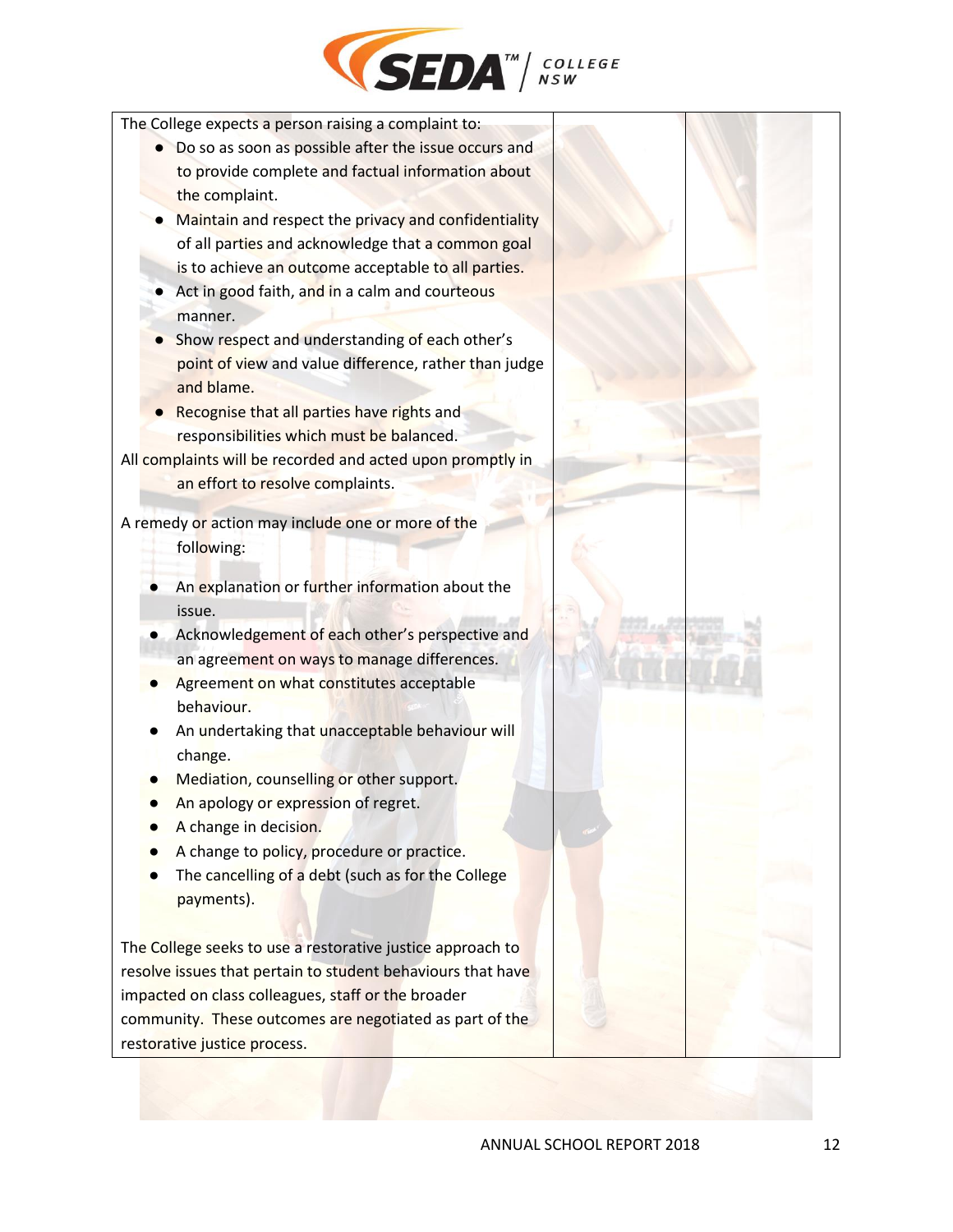

## <span id="page-13-0"></span>**Teacher, parent, and student satisfaction**

#### <span id="page-13-1"></span>**TEACHERS**

 $\overline{\phantom{a}}$ 

100% of teachers completed the teacher reflection process.

Staff complete a formal reflection twice per year on their own teaching practice, class management and relationships with students. Teachers also receive de-identified summary survey and feedback data from their students.

Staff also completed a satisfaction survey based in part on the most recently available results from the OECD Teaching and Learning International Survey (TALIS). Results are below.

TALIS asks teachers and school leaders about working conditions and learning environments at their schools to help countries face diverse challenges.

100% of staff responded to the survey. The maximum score in a category is 100%.

| <b>QUESTIONS 2018 - STAFF</b>                                                                |                           | 2013                             | 2013                                |
|----------------------------------------------------------------------------------------------|---------------------------|----------------------------------|-------------------------------------|
| <b>PERCENTAGE RESPONSE (of teaching staff): 100%</b>                                         | 2018                      | <b>TALIS</b>                     | <b>TALIS</b>                        |
| Percentage of staff answering "Strongly agree" or "Agree".                                   | <b>SEDA</b><br><b>NSW</b> | <b>Australia</b><br>$\mathbf{1}$ | <b>OECD</b><br>Average <sup>2</sup> |
| All in all I am satisfied with my job.                                                       | 100.0                     | 90.0                             | 91.2                                |
| In this school, teachers and students usually get on well with each<br>other.                | 100.0                     | 96.9                             | 95.3                                |
| Most teachers in this school believe that students' well-being is<br>important.              | 100.0                     | 98.5                             | 96.5                                |
| Most teachers in this school are interested in what students have<br>to say.                 | 100.0                     | 95.4                             | 91.8                                |
| If a student from this school needs extra assistance, the school<br>provides it.             | 100.0                     | 94.3                             | 91.4                                |
| I would recommend my school as a good place to work.                                         | 100.0                     | 85.5                             | 84.0                                |
| I would still like to be working for SEDA College NSW in 12<br>months.                       | 100.0                     | <b>NA</b>                        | <b>NA</b>                           |
| My work gives me a sense of personal enjoyment - it is more than<br>just a job.              | 100.0                     | NА                               | <b>NA</b>                           |
| I feel that I am making a significant educational difference in the<br>lives of my students. | 100.0                     | NA.                              | <b>NA</b>                           |
| I usually know how to get through to students.                                               | 100.0                     | <b>NA</b>                        | <b>NA</b>                           |
| Teachers in this school are well respected by administration.                                | 100.0                     | <b>NA</b>                        | <b>NA</b>                           |

 $<sup>1</sup>$  The OECD Teaching and Learning International Survey (TALIS) 2013 Results - Excel Figures and Tables,</sup> http://www.oecd.org/education/school/talis-excel-figures-and-tables.htm#Chapter2

<sup>&</sup>lt;sup>2</sup> The OECD Teaching and Learning International Survey (TALIS) 2013 Results - Excel Figures and Tables, http://www.oecd.org/education/school/talis-excel-figures-and-tables.htm#Chapter2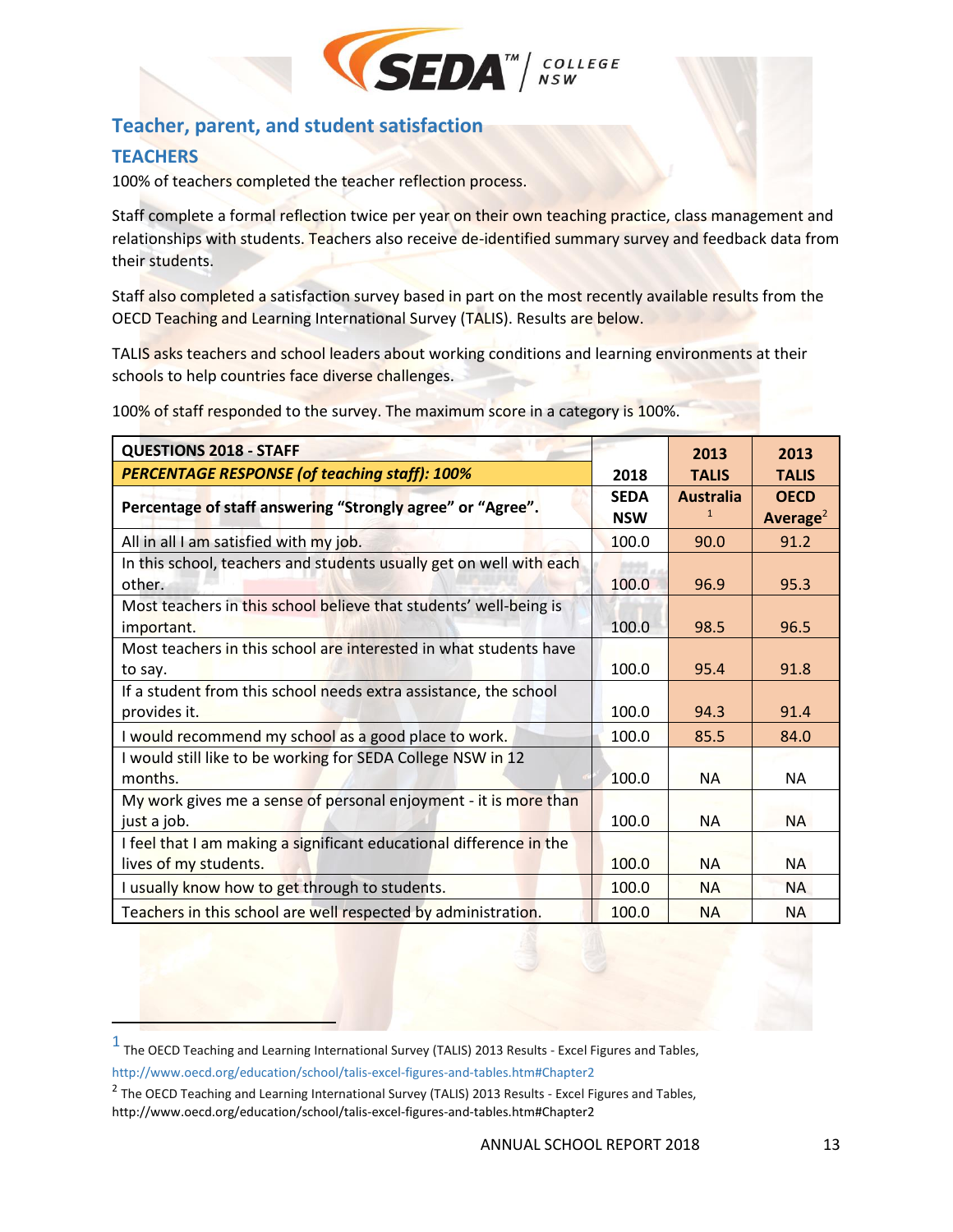

#### <span id="page-14-0"></span>**PARENTS**

69% of parents responded to the parent survey. The maximum score in any category is 1.

| <b>QUESTIONS 2018 - PARENTS</b>                                                             | 2018         |            |
|---------------------------------------------------------------------------------------------|--------------|------------|
|                                                                                             | <b>SCORE</b> | <b>AVG</b> |
| <b>OVERALL SCHOOL SCORE AVERAGE</b>                                                         |              | 0.77       |
| student improvement                                                                         |              | 0.78       |
| How much has SEDA College NSW improved your child's confidence?                             | 0.78         |            |
| relationships                                                                               |              | 0.77       |
| How respectful are teachers to students at SEDA College NSW?                                | 0.84         |            |
| How well does SEDA College NSW consider the individual needs of students?                   | 0.79         |            |
| How strong are the relationships between your child and his/her teachers at this<br>school? | 0.77         |            |
| How comfortable does your child feel asking questions in class at this school?              | 0.69         |            |
| responsiveness                                                                              |              | 0.81       |
| How quickly do staff at this school respond to questions from parents?                      | 0.90         |            |
| How satisfied are you with the overall quality of teaching at SEDA College NSW?             | 0.80         |            |
| How well does SEDA College NSW meet its objectives?                                         | 0.77         |            |
| How well does SEDA College NSW meet your child's needs?                                     | 0.77         |            |
| overall satisfaction                                                                        |              | 0.72       |
| Are the facilities at SEDA College NSW what you expected?                                   | 0.68         |            |
| How satisfied with SEDA College NSW are you?                                                | 0.75         |            |
| How likely are you to recommend SEDA College NSW to other families?                         | 0.86         |            |

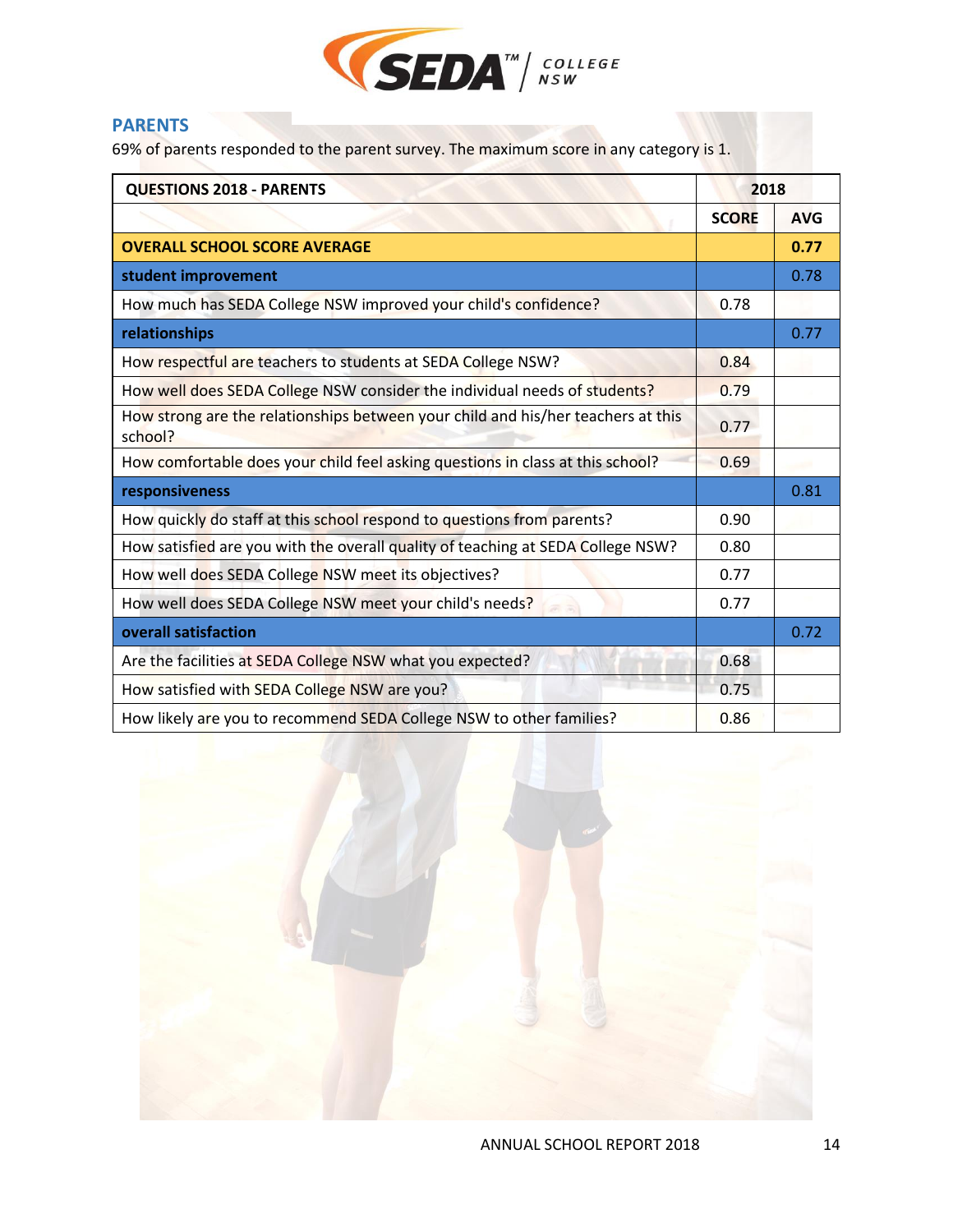

#### <span id="page-15-0"></span>**Summary of parent/carer questions specific to Year 11 students:**



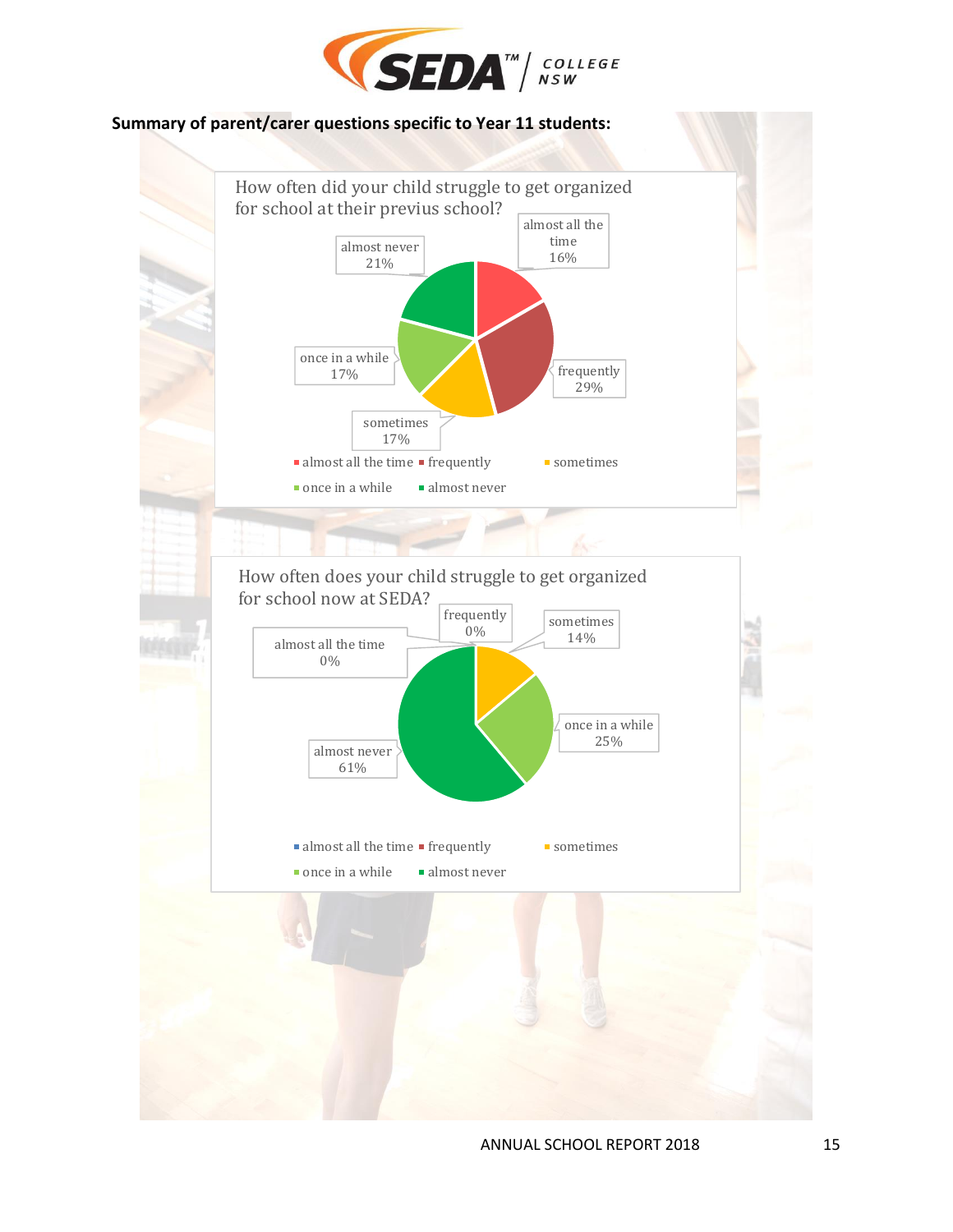

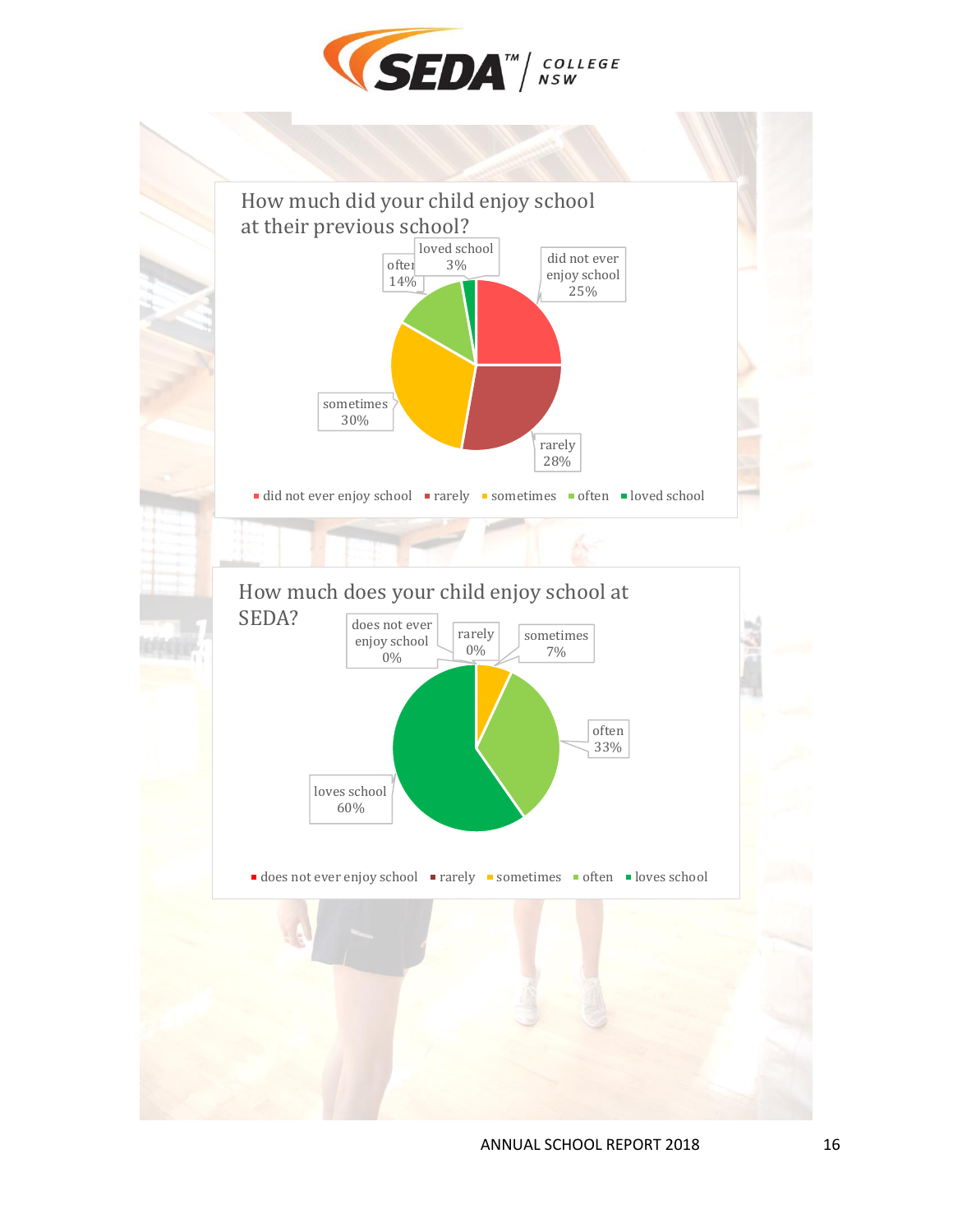

#### <span id="page-17-0"></span>**STUDENTS**

95% of students responded to the survey. The maximum score in any category is 1.

| <b>QUESTIONS 2018 - STUDENTS</b>                                                  | <b>SCORE</b> | <b>AVG</b> |
|-----------------------------------------------------------------------------------|--------------|------------|
| <b>What I learn</b>                                                               |              | 0.85       |
| I am learning new information (things I know)                                     | 0.93         |            |
| I am learning new skills (things I can do)                                        | 0.90         |            |
| I enjoy what I am learning                                                        | 0.80         |            |
| I am confused about what I am learning*                                           | 0.80         |            |
| What I am learning is valuable or important                                       | 0.88         |            |
| I get opportunities to solve problems that matter                                 | 0.80         |            |
| <b>How I am assessed</b>                                                          |              | 0.90       |
| I know how my learning will be assessed                                           | 0.88         |            |
| The way I am assessed is fair                                                     | 0.93         |            |
| It is more important to understand what I am learning than to memorise<br>answers | 0.90         |            |
| <b>How I learn</b>                                                                |              | 0.86       |
| I get opportunities to work with others                                           | 0.936        |            |
| I have enough time to think in class                                              | 0.83         |            |
| I understand what I have to do to improve                                         | 0.85         |            |
| I try again when I get something wrong                                            | 0.85         |            |
| I want to give up because I do not understand what I am learning*                 | 0.85         |            |
| I ask for help when I need it                                                     | 0.83         |            |
| <b>Goal setting</b>                                                               |              | 0.74       |
| I set goals for myself                                                            | 0.75         |            |
| My teacher sets goals for me                                                      | 0.73         |            |
| I plan my work to meet my goals                                                   | 0.73         |            |
| I achieve my personal goals                                                       | 0.78         |            |
| <b>Relationships</b>                                                              |              | 0.87       |
| I feel confident to ask my teacher questions                                      | 0.85         |            |
| My teacher understands how I learn                                                | 0.88         |            |
| My teacher knows the subject content really well                                  | 0.93         |            |
| My teacher tries to help me                                                       | 0.90         |            |
| I am happy at school                                                              | 0.80         |            |

*Note: Questions marked with an \* have had the scores reversed to show the outcomes in a way that is consistent with all other questions, and to allow averages to be calculated.*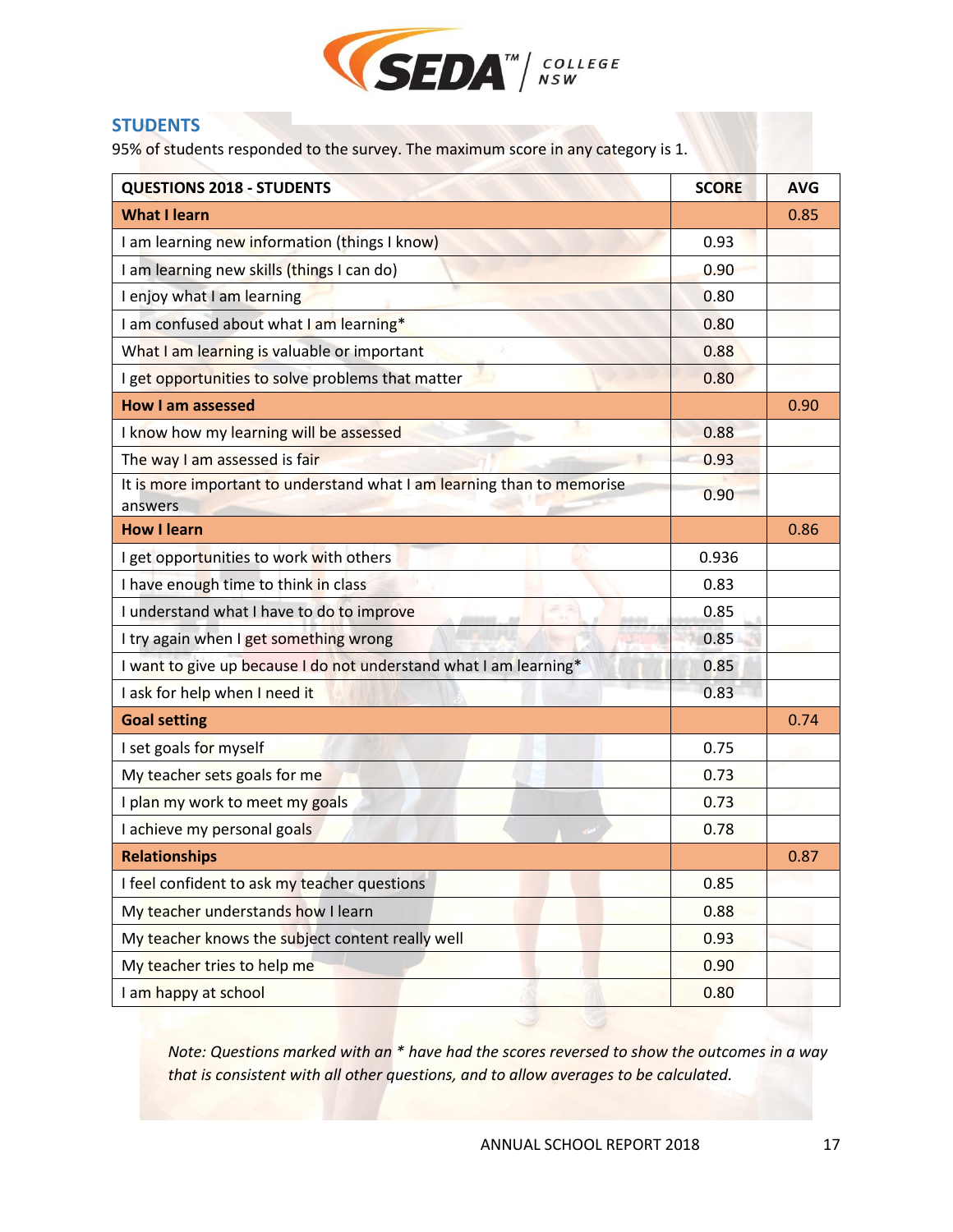

<span id="page-18-0"></span>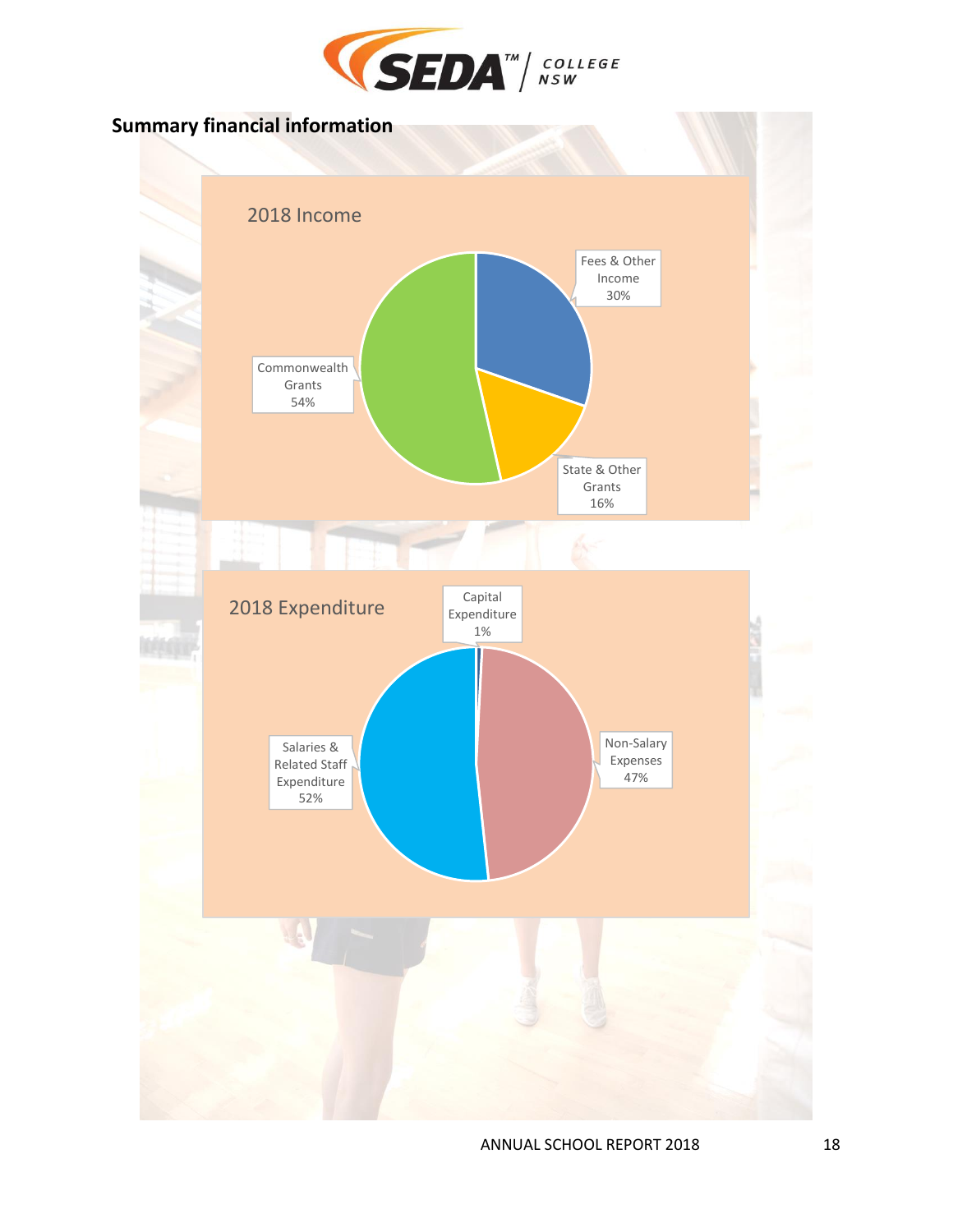

# <span id="page-19-0"></span>**School determined priority areas for improvement**

**2018**

| <b>AREA</b>                     | <b>ACHIEVEMENTS</b>                                                                                                                                                                                       |
|---------------------------------|-----------------------------------------------------------------------------------------------------------------------------------------------------------------------------------------------------------|
| <b>TEACHING AND LEARNING</b>    | Streamlined and improved online systems, software and hardware for<br>curriculum delivery and management by using Google suite across the<br>school                                                       |
|                                 | Implemented standardised testing of Literacy and Numeracy for all<br>students and develop strategies for improvement in preparation for<br>implementation of Minimum standards for HSC attainment in 2020 |
| <b>STUDENT SATISFACTION</b>     | Improved student goal setting feedback from 2017 scores and<br>maintain or improve scores in other areas                                                                                                  |
| <b>STAFF DEVELOPMENT</b>        | Established areas of expertise and leadership within the school staff to<br>promote staff development and autonomy and contribute to the<br>effective running of the school                               |
|                                 | Submitted and had approved by NESA School Based Professional<br>Development courses, to establish SEDA College NSW as a NSW<br>Professional Development Approved provider                                 |
| <b>FACILITIES AND RESOURCES</b> | Improved access for parents to finance information and payments via<br>a payment portal                                                                                                                   |

#### **2019**

| <b>AREA</b>                     | <b>GOAL</b>                                                              |
|---------------------------------|--------------------------------------------------------------------------|
| <b>TEACHING AND LEARNING</b>    | Plan and host an inter-state sports competition involving all students   |
|                                 | Add a mathematics stream to our curriculum for all students              |
| STUDENT SATISFACTION            | Revamp the post school offerings information for Year 12 students        |
|                                 | and establish an alumni association                                      |
| <b>STAFF DEVELOPMENT</b>        | Refine specialist areas of expertise for staff to maximise excellence in |
|                                 | service delivery across the College                                      |
|                                 | Deliver NESA accredited in-school Professional Development courses       |
|                                 | to all staff in 2019                                                     |
| <b>FACILITIES AND RESOURCES</b> | Streamline primary school clinic booking processes and involve more      |
|                                 | schools in sporting schools' programs                                    |